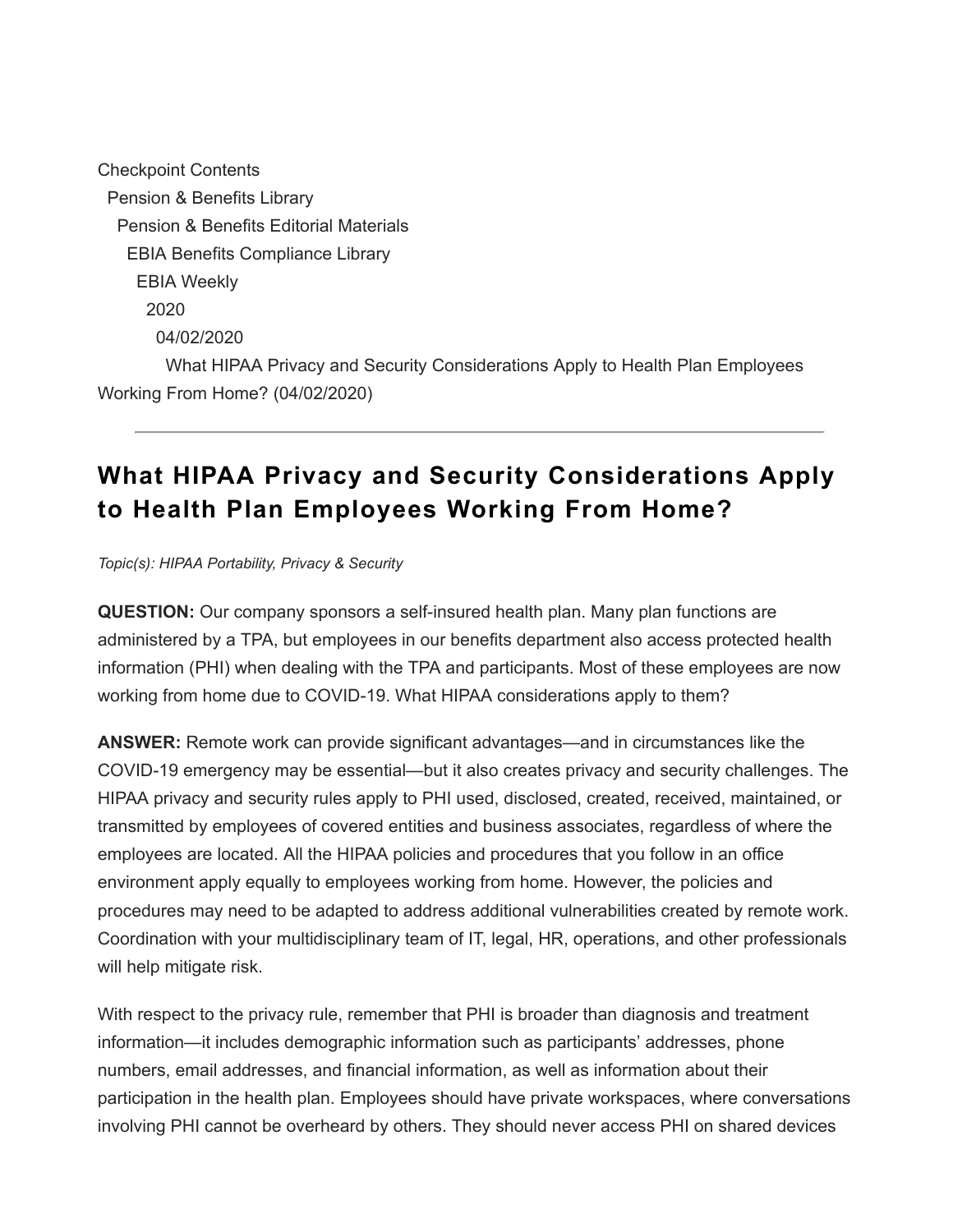and ideally will use only company-issued devices. Hard copies of PHI should be stored in a locked filing cabinet or should be shredded if they cannot be stored securely.

Regarding the security rule, your company's risk analysis and risk management plan should already address remote work, but a substantial increase in the number of remote employees would likely be viewed as an operational change requiring re-evaluation of threats and vulnerabilities and appropriate safeguards. The risk management plan should address the three prongs of the security rule. Some considerations under each prong include—

- *Physical Safeguards.* Although the security rule applies to electronic PHI, physical safeguards are still important. The company should track the location of each computer accessing PHI. Lost or stolen computers may result in unauthorized disclosure of large amounts of PHI, so making sure employees keep them in a secure room is crucial. Employees should also be required to report loss or theft immediately. Devices should never be left unattended in a vehicle or in a public space. Employees may be tempted to write down passwords and keep them near their computer; this practice is as unacceptable when working remotely as it would be on the company's premises.
- *Technical Safeguards.* Controlling access is key, including restricting access to the minimumnecessary PHI for each employee's job function, requiring unique user IDs and passwords, implementing automatic log-off or screen-lock, and utilizing robust encryption tools. Employees should avoid downloading and storing PHI directly on their computer—an individual machine often has weaker protection than a network, and cloud storage may be more secure. Be aware that portable storage media of uncertain provenance may introduce malware onto an employee's computer.
- *Administrative Safeguards.* Procedures should be implemented to supervise remote employees. In addition, logins and information system activity should be routinely monitored to identify security incidents, such as exfiltration of large data files. Remote work will be new to many employees, so mandatory training should be provided on the company's policies and procedures. If remote work results in hiring new service providers, you will need to consider whether business associate contracts are required.

Even with heightened awareness and safeguards, the nature of remote work increases the possibility of unauthorized uses or disclosures of PHI. Because the breach notification rules continue to apply and penalties can be assessed if breach notification is inadequate or untimely, employees should be trained to recognize and promptly report possible breaches.

For more information, see EBIA's HIPAA Portability, Privacy & Security manual at Sections XXIII.N ("HIPAA Privacy and Security Issues for Employers Whose Employees 'Telework'"), XXV ("Breach Notification for Unsecured PHI"), and XXX ("Core Security Requirements").

Contributing Editors: EBIA Staff.